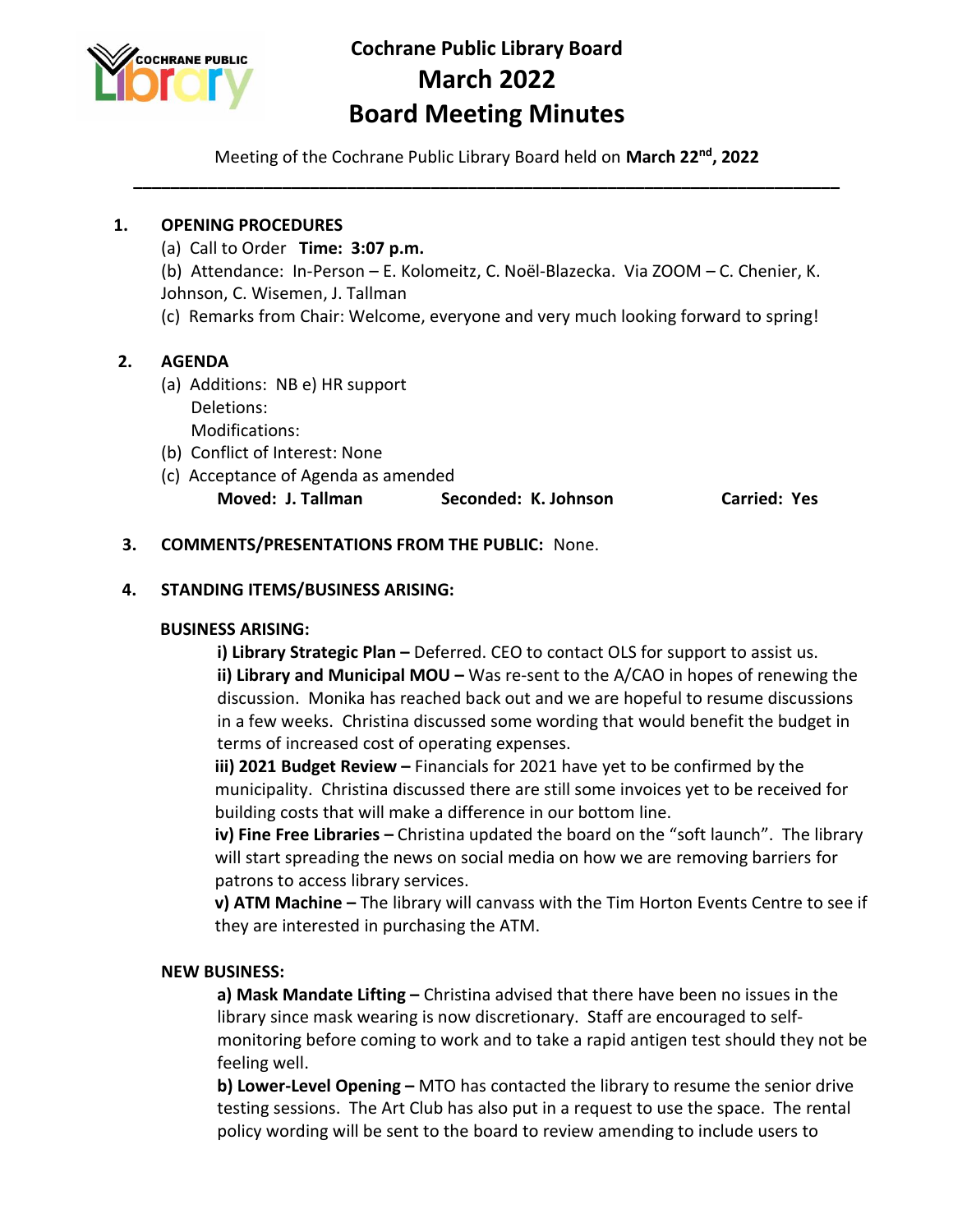follow public health guidelines when using the space.

**c) 2022 Budget** – Has been passed. The municipal contribution will remain at \$336,000 as it was last year.

**d) Janitorial Services –** Currently working without a contract. Services are currently three days per week and we are seeing savings with this current cleaning schedule. Christina will upload the current expired contract on Google Drive so the board can review and put forward a new contract in place.

**e) Negotiations –** The library is still waiting for the town to finish negotiations before commencing with CUPE on our negotiations. Christina updated the board that during a CUPE meeting, it was revealed that the library would be receiving HR support to assist in negotiations.

**f) People Counter and Door Chimes –** Electricity needs to be installed in the lobby for the people counter and door chime. Christina will seek pricing from a local electrician.

**g) SEP Student Application –** The library applied for a SEP student grant.

**h) Workflow POS Feature** – Point of sale has been set up and implemented. A report is run once a week and it's working out nicely.

#### **5. STANDING ITEMS:**

- a) Approval of Minutes January 25<sup>th</sup>, 2022 to be reviewed and approved by e-mail.
- **b) Policy & By-Law Review**
	- **I. Town's New Recruitment & Selection Policy –** Deferred for discussion and decision.
	- **II. Management Employment Agreement & Benefit Plan Changes –** Implemented. Deferred for discussion.
- **c) Librarian's Report** A report will be available at the April board meeting.
- **d) OH&S Report**  Nothing to report. Ardis is now trained as a JHSC member.
- **e) Financial Reports** March 2022
	- Treasurer's Report Reviewed.
	- Monthly Financial Summary Reviewed.
	- Invoices for Review: None.

# **f) Committee Reports:**

Financial Meeting: Tuesday April 5<sup>th</sup> 11:30 a.m. at the library. Human Resources Committee: Negotiation review meeting to be determined. Ad Hoc Gallery Committee: None Ad Hoc Archives Committee: None Ad Hoc Fundraising Committee: No Report

**h) Motions passed electronically**: None

# **6. CORRESPONDENCE (IN):**

**a)** None

# **CORRESPONDENCE (OUT):**

**a)** None